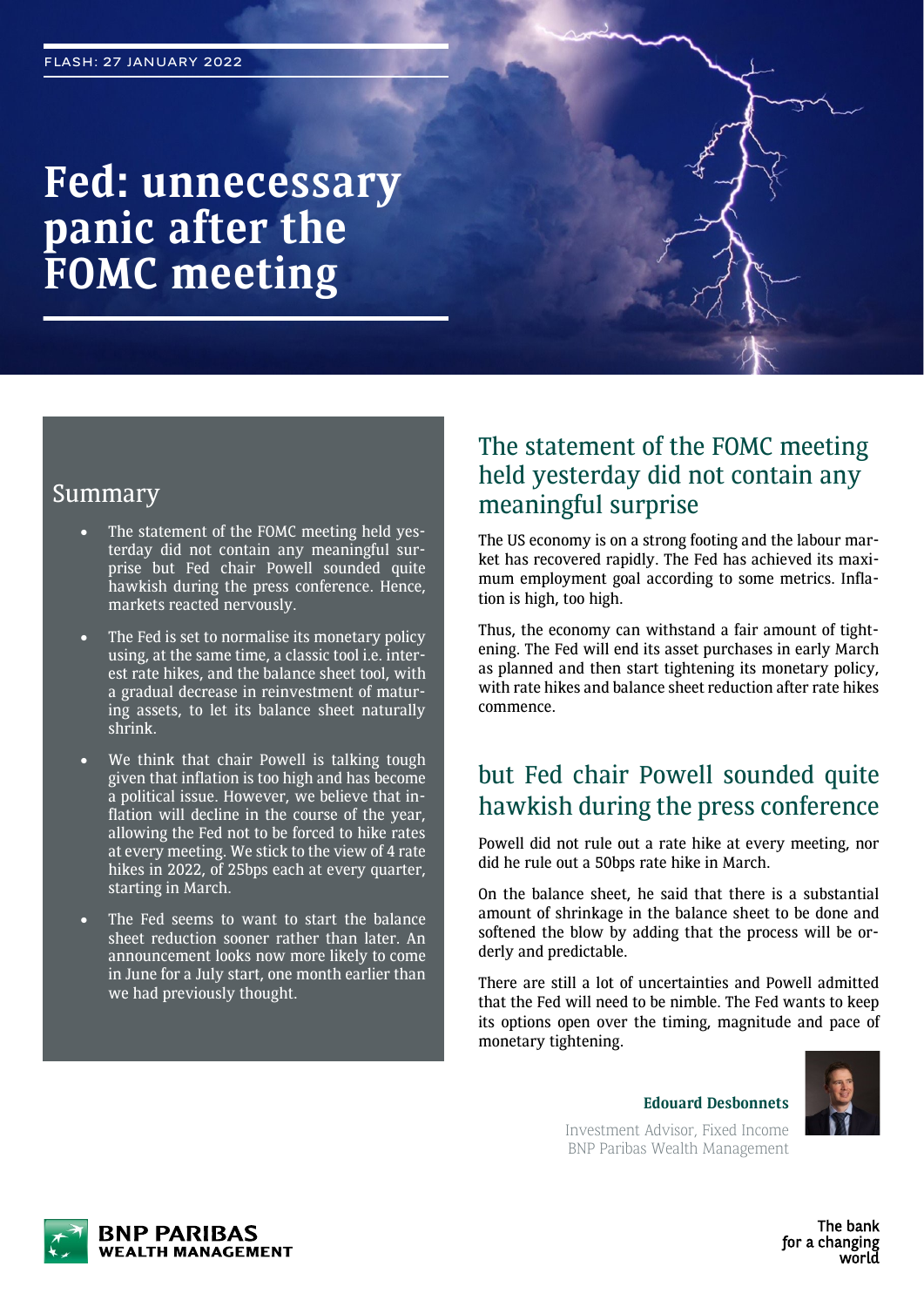### Initial markets reaction

Markets reacted to the hawkish press conference. Equities dropped 3.5% intraday. The US 2-year yield surged to the highest level since the start of the pandemic and long-term yields rose as well, especially real yields. Bond markets increased their expectations to 4.5 rate hikes in 2022.



Source: BNP Paribas Wealth Management



### Our take on the rates

We exclude a 50bps rate hike in light of Governor Waller's recent comments that the Fed do not want to surprise markets.

We think that the Fed is talking tough given that inflation is too high and has become a political issue. As politicians told Powell at its Testimony before Congress, inflation is a tax on citizens, particularly on low-income citizens. Inflation is not yet at its inflexion point, so the Fed needs to convince the market that it is willing to do more to curb inflation.

However, we believe that inflation will decline over the course of the year, allowing the Fed not to be forced to hike rates at every meeting (there are seven meetings left). We keep our assumption of 4 rate hikes of 25bps each this year, with the first one coming in March. The risk remains that the Fed could do more as inflation risks are currently still to the upside.

### Our take on the balance sheet reduction

Chair Powell made clear the Committee has not yet had discussions on details regarding the balance sheet reduction (Quantitative Tightening, QT), and that it would likely take at least two more meetings to do so.

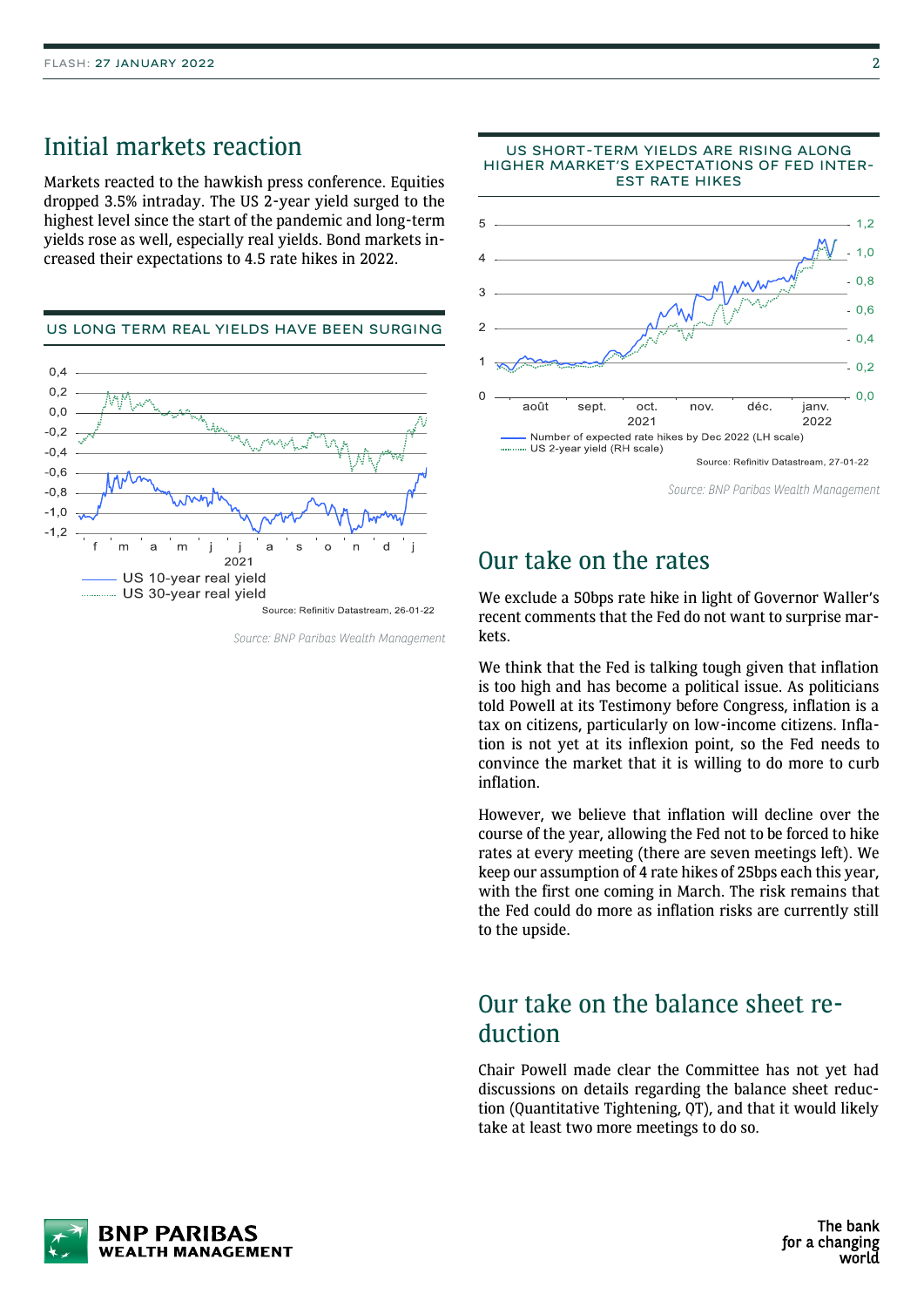Still, the move suggests the Fed wants to start QT sooner rather than later. An announcement on QT now looks more likely to come in June for a July start, one month earlier than we had previously thought.

QT will be achieved via caps on reinvestments, like in the previous experience in 2018, allowing the balance sheet to decline smoothly and in a predictive manner. The Fed does not seem to envisage outright sales of assets.

### Some indicators we monitor

The level of inflation and the state of the labour market are obviously central to the Fed's response. Tomorrow, the release of the Employment Cost Index, which tracks employees' total compensation, will provide further insights into the possible wage-price spiral. The figure jumped in the third quarter of 2021.

We also monitor the CDS High Yield as a sign of nervousness in the credit market. Back in 2019, the Fed had stopped its tightening cycle because the High Yield primary market had frozen up.

The shape of the yield curve is a classic indicator of future recession. An inversion (when short-term yields become higher than long-term yields) is typically a sign of a recession coming in 12-18 months. Currently, the differential between the 10-year yield and the 2-year yield stands at 65bps, which is within the range of a normal economic expansion. There is no reason to believe that a recession is around the corner.



Source: BNP Paribas Wealth Management

The bank for a changing world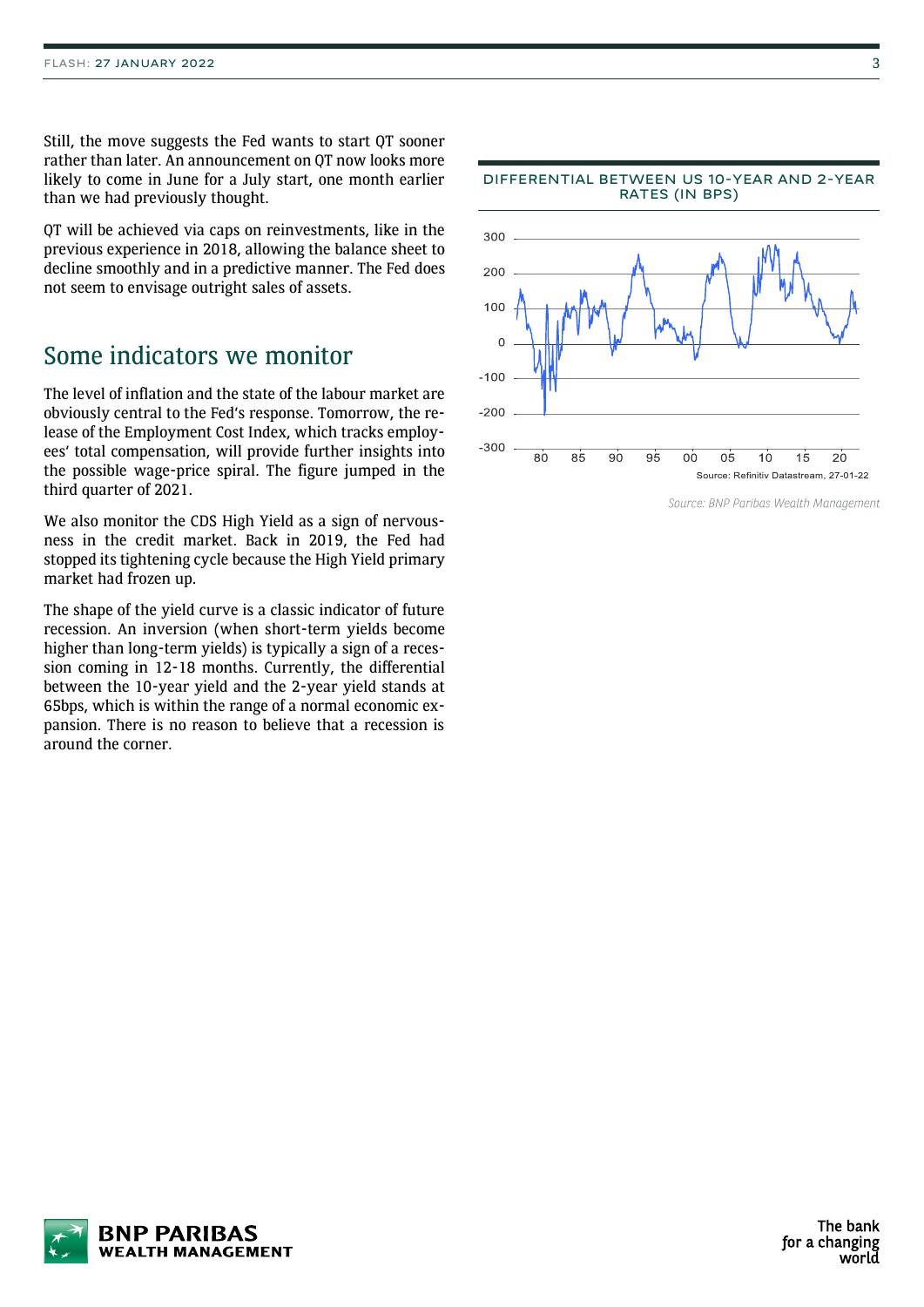### **THE INVESTMENT STRATEGY TEAM**

FRANCE

**Edmund SHING** Global Chief Investment Officer

ASIA

**Prashant BHAYANI** Chief Investment Officer

**Grace TAM** Chief Investment Advisor

**Philippe GIJSELS** Chief Investment Advisor

**Alain GERARD** Senior Investment Advisor, Equities

**Xavier TIMMERMANS** Senior Investment Strategist, PRB

#### BELGIUM LUXEMBOURG

**Guy ERTZ** Chief Investment Advisor

**Edouard DESBONNETS** Investment Advisor, Fixed Income



The bank for a changing<br>world